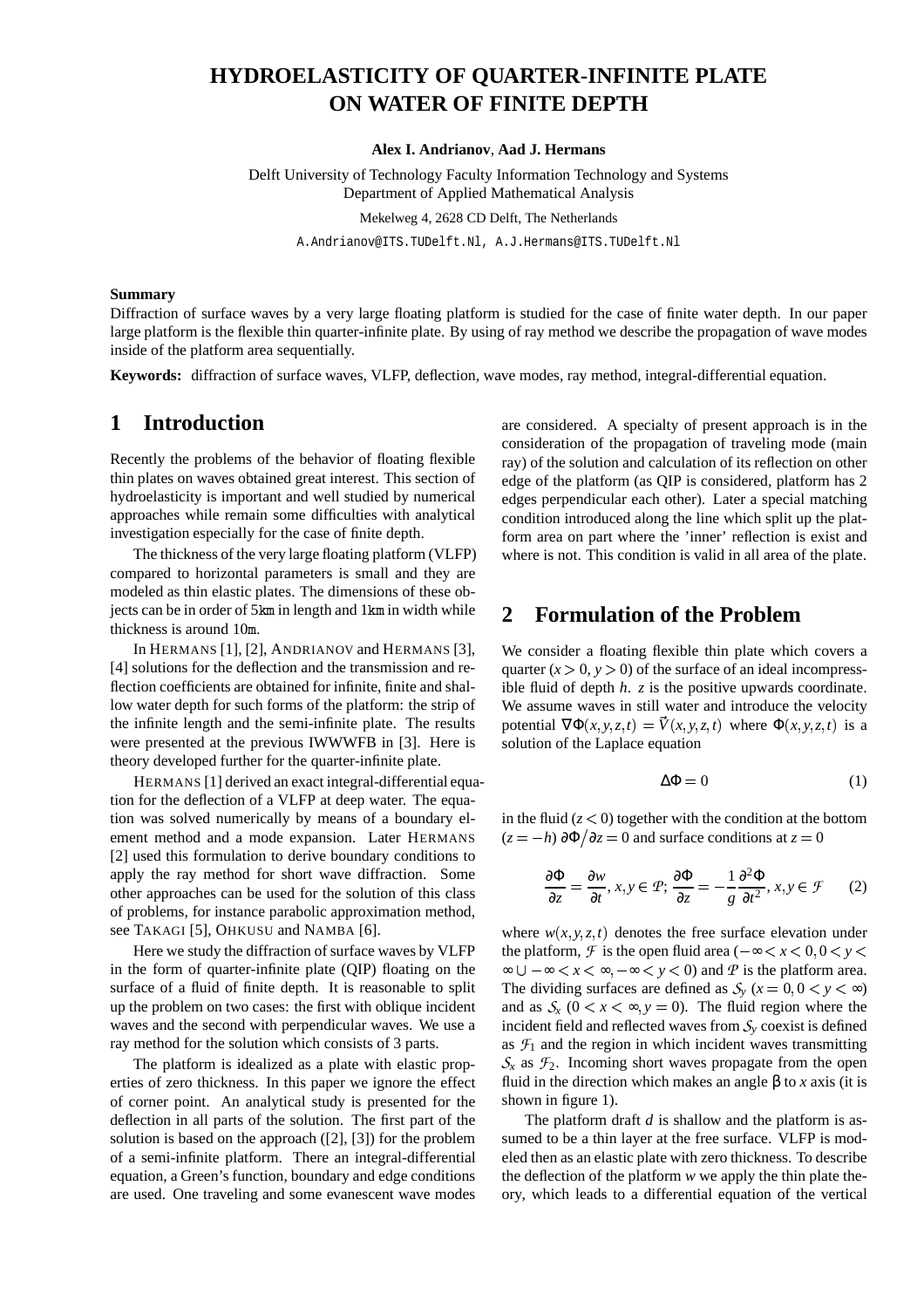

Figure 1: Geometry of the problem

displacement of the platform:

$$
D\left(\frac{\partial^2}{\partial x^2} + \frac{\partial^2}{\partial y^2}\right)^2 w + m\frac{\partial^2 w}{\partial t^2} = P
$$
 (3)

at  $z = 0$  in the platform area  $\mathcal{P}$ , where *m* is the mass of unit area of the platform, *D* is its equivalent flexural rigidity,  $P(x, y, z, t)$  is the linearized pressure

$$
P = \rho \frac{\partial \Phi}{\partial t} - \rho g w,\tag{4}
$$

here  $\rho$  is the density of the water. After applying the operator  $\partial/\partial t$  to (3) and using (2) and (4) we arrive at the following equation for  $\Phi$  at  $z = 0$ :

$$
\left\{\mathcal{D}\left(\frac{\partial^2}{\partial x^2} + \frac{\partial^2}{\partial y^2}\right)^2 + \mu \frac{\partial^2}{\partial t^2} + 1\right\} \frac{\partial \Phi}{\partial z} + \frac{1}{g} \frac{\partial^2 \Phi}{\partial t^2} = 0, \quad (5) \quad \frac{\text{III}}{\text{st}}
$$

where parameters are  $\mathcal{D} = D/\rho g$  and  $\mu = m/\rho g$ .

The edges of the platform are free of moment and shear force, then edge conditions at  $S_y$  ( $x = 0$ ) are:

$$
\frac{\partial^2 w}{\partial x^2} + v \frac{\partial^2 w}{\partial y^2} = 0; \quad \frac{\partial^3 w}{\partial x^3} + (2 - v) \frac{\partial^3 w}{\partial x \partial y^2} = 0 \quad (6) \quad \frac{1}{4}
$$

and at  $S_x$  ( $y = 0$ ):

$$
\frac{\partial^2 w}{\partial y^2} + v \frac{\partial^2 w}{\partial x^2} = 0; \quad \frac{\partial^3 w}{\partial y^3} + (2 - v) \frac{\partial^3 w}{\partial y \partial x^2} = 0, \quad (7)
$$

where ν is Poisson's ratio. The harmonic wave can be written in the form  $\Phi(x, y, z, t) = \phi(x, y, z)e^{-i\omega t}$ . Then we reduce time-dependence and consider waves of a single frequency ω and obtain at  $z = 0$ :

$$
\left(\mathcal{D}\left(\frac{\partial^2}{\partial x^2} + \frac{\partial^2}{\partial y^2}\right)^2 - \mu + 1\right)\frac{\partial\phi}{\partial z} - K\phi = 0,\qquad(8)
$$

where  $K = \omega^2/g$ . For finite water incident waves equals

$$
\phi^{inc} = \frac{\cosh k_0 (z+h)}{\cosh k_0 h} \frac{gA}{i\omega} e^{ik_0 (x\cos\beta + y\sin\beta)},\tag{9}
$$

here  $A$  is the wave height and the wave number  $k_0$  obeys the water dispersion relation  $k_0$  tanh  $k_0$ *h* = *K*. Length of incoming waves is  $\lambda = 2\pi/k_0$ .

# **3 Solution (Platform Area)**

We consider the case of oblique waves incoming from the field  $(x < 0, y > 0)$  with angle of incidence  $\beta$ ,  $0 < \beta < \pi/2$ . As the effect of corner point  $(x = 0, y = 0)$  is not considered, we may use ray method for this geometry of incident field. An integral-differential formulation derived in HER-MANS [2] and ANDRIANOV and HERMANS [4] for the case of finite depth.

The deflection of the platform due to the propagation of main wave modes represented as a superposition of exponential function in the following form

$$
w_1(x, y) = \sum_n a_n e^{i\kappa_n x + ik_0 y \sin \beta}, \qquad (10)
$$

where  $a_n$  are the amplitudes of wave modes and  $\kappa_n$  are reduced wave numbers.  $w_1$  is the largest part of the deflection corresponded to the situation when rays transmit  $S<sub>v</sub>$  but not reach  $S_x$  yet.

Wave functions κ*<sup>n</sup>* defined as

$$
\kappa_n^2 = \kappa^{(n)2} - k_0^2 \sin^2 \beta,
$$
 (11)

here  $\kappa^{(n)}$  are roots of the dispersion relation

$$
(\mathcal{D}\kappa^4 - \mu + 1)\kappa \tanh \kappa h = k_0.
$$
 (12)

Number  $n = N + 1$  denotes the number of roots taking into account (one real and *N* imaginary) lead us to finding  $N + 3$ unknown amplitudes *an*.

We introduce the Green's function after splitting up the fluid domain and using the thin plate theory for the determination of  $w_1$ . If the integral-differential formulation, the surface conditions and Green's theorem are used to the potentials in  $P$  and  $T$  respectively, we obtain such integraldifferential equation:

$$
\left(D\left(\frac{\partial^2}{\partial x^2} + \frac{\partial^2}{\partial y^2}\right)^2 - \mu + 1\right)w_1(x, y) =
$$
\n
$$
\frac{K}{4\pi} \int_{\mathcal{P}} \left(D\left(\frac{\partial^2}{\partial \xi^2} + \frac{\partial^2}{\partial \eta^2}\right)^2 - \mu\right)w_1(\xi, \eta) G(x, y; \xi, \eta) d\xi d\eta
$$
\n
$$
+ A e^{ik_0(x\cos\beta + y\sin\beta)}, \qquad (13)
$$

Green's function has the following form:

$$
G(x, y; \xi, \eta) = -2 \int_{L'} \frac{k \cosh kh}{k \sinh kh - K \cosh kh} J_0(kr) dk \quad (14)
$$

at  $z = 0$ , where  $\mathcal{L}'$  is contour of integration in the complex *k*plane from 0 to  $+\infty$  underneath the singularity  $k = k_0$ , chosen for fulfilling the radiation condition,  $J_0(kr)$  - Bessel's function and  $r^2 = (x - \xi)^2 + (y - \eta)^2$ .

0 *k*<sup>0</sup> *k*

Figure 2: Contour of integration

We consider the zeros of dispersion relation for water surface and then replacing of (10) into (13) result in

$$
\sum_{n} a_n \mathcal{K} \frac{(\mathcal{D}\kappa^{(n)^4} - \mu)}{(\kappa_n - k_0 \cos \beta) \cos \beta} + A = 0.
$$
 (15)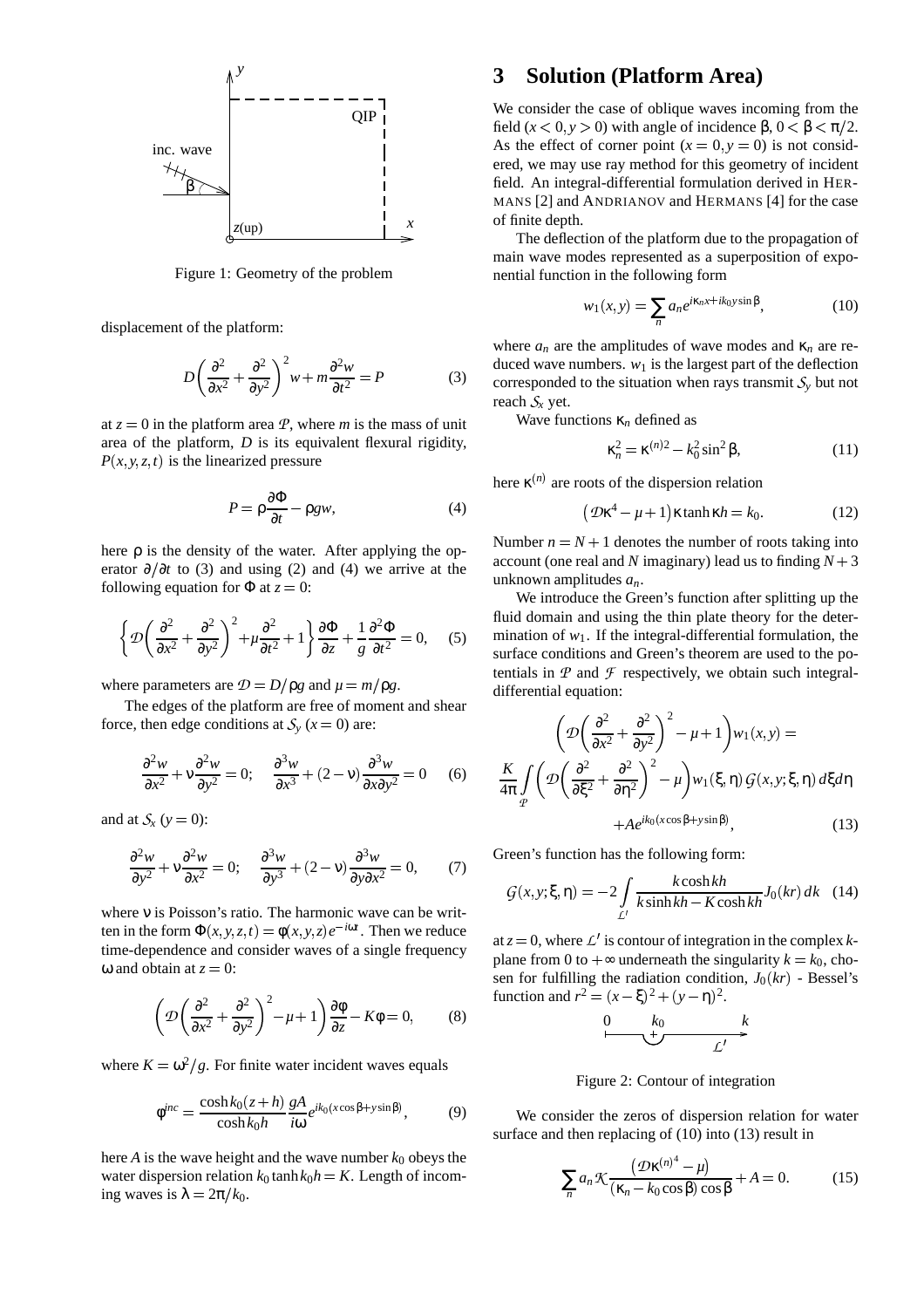Here  $K = k_0 K / (K(1 - Kh) + k_0^2 h)$ . To complete the system of  $N + 3$  equations, two equations may be obtained from edge conditions (6). Now amplitude functions  $a_n$  and function  $w_1$  can be received.

We investigate the propagation of main ray further. After the reflection of traveling wave mode (main ray) on  $S<sub>r</sub>$ with an angle  $\theta$  (that is shown in figure 3) the QIP get the added deflection  $w_2$  generated by the vibration of the plate edge *x*:

$$
w_2(x, y) = \sum_{n} a_n^* e^{i\kappa_n^* y + i\kappa_1 x}, \qquad (16)
$$

where  $a_n^*$  are the amplitudes after the reflection at  $S_x$  and corresponded wave numbers are  $\kappa_n^{*2} = \kappa^{(n)2} - \kappa_1^2$ . By this way  $\kappa_1^* = -k_0 \sin \beta$  and the largest term of reflected traveling wave is  $a_1^* e^{-ik_0 y \sin \beta + i\kappa_1 x}$ . In mathematical plan  $a_n^*$ are the solutions of the system depending from  $a_1(\kappa_1)$  and consisting from integral-differential and edge equations at  $y = 0$ .  $\alpha$  replacements  $\alpha$ 



Figure 3: Reflection of traveling wave mode (main ray) at *x*-axis

In general, the deflection of the QIP can be written in the following form:

$$
w(x, y) = w_1(x, y) + w_2(x, y)
$$
 (17)

where  $w_1(x, y)$  and  $w_2(x, y)$  were described already. The reflected part of the deflection  $w_2$  exists in the region  $x/\tan\theta$ *y*. The angle of the ray reflection θ may be obtained from  $\tan \theta = k_0 / \kappa_1$ .

To find  $w_2$  we apply an analysis similar to the determination of  $w_1$ . Integral-differential formulation leads us to the equation for  $a_n^*$ :

$$
\sum_{n} a_n^* \mathcal{K} \frac{(\mathcal{D}\kappa^{(n)^4} - \mu)}{(\kappa_n - k_0 \cos \theta) \cos \theta} + a_1(\kappa_1) = 0 \qquad (18)
$$

with the two edge conditions  $(7)$ .

Now deflection functions  $w_1$  and  $w_2$  are known. We obtain the following intermediate results for total deflection  $w(x, y)$  in platform zones: in  $P_1$  ( $x < y \tan \theta$ )  $w = w_1$  and in  $\mathcal{P}_2(x > y \tan \theta) w = w_1 + w_2.$ 

In next section the present approach will be improved by the introducing a special matching condition along the border between these zones and we will find a new part of total deflection.

# **4 Matching Condition**

Here we derive the matching conditions along the border  $x = y \tan \theta$  which split up the platform area in  $\mathcal{P}_1$  and  $\mathcal{P}_2$ .

By introducing of these conditions, the construction of the solution for whole area of the platform will be completed. Instead of the function  $w_2$  will used new deflection function, which exist in both zones.

For the case of oblique waves we use a 'straight-forward' ray method. For a perpendicular incident field OHKUSU and NAMBA [6] obtained a solution for platform which floats on shallow water by using a parabolic approximation and matching of different zones.

We use the general formulation for the diffraction of waves by QIP and apply the ray method. The solution of the Laplace equation (1) is  $\Phi(\vec{x},t)$  and the potential of undisturbed incident wave  $\phi^{inc}$  is given by (9).



Figure 4: Geometry of current analysis

Let us consider the new system of coordinates  $0x'y'$  which is obtained by rotation angle  $\pi/2 - \theta$  from 0*xy* and *x*<sup>'</sup> is the border between  $P_1$  and  $P_2$  and its direction is coinciding with direction of rays after reflection at  $y = 0$ .

We assume that the potential underneath the platform can be written as a superposition of ray-mode solutions

$$
\phi(x) = \sum_{n} \varphi_n(x) e^{i\kappa x + \kappa z},\tag{19}
$$

where  $\varphi_n(x)$  is the amplitude function of the *n*th mode. We skip the primes. The deflection is represented by

$$
w_s(x, y) = \frac{iA}{\omega g} \phi_z(x, y).
$$
 (20)

We assume that our approximation is valid in whole area of the platform. Insertion of (19) to Laplace equation (1) gives:

$$
\Delta \varphi + 2\kappa (i\varphi_x + \varphi_z) + O(K^0) = 0. \tag{21}
$$

We write  $y^* = K^{1/2}y$ ,  $\kappa = Kr$  and eliminate the *z*-derivative by the following expression

$$
\varphi_z = -i\varphi_x - \frac{\varphi_{y^*y^*}}{2r}.
$$
\n(22)

Insertion of (19) into (8) lead us after dropping the asterisk to:

$$
O(K): \quad (\mathcal{D}r^4 - \mu + 1)r = 1. \tag{23}
$$

and

$$
O(K^{0}): \left(Dr^{4}-\mu+1\right)\left(-i\varphi_{x}-\frac{\varphi_{yy}}{2r}\right) + \mathcal{D}\left(-2r^{3}\varphi_{yy}-4ir^{4}\varphi_{x}\right)=0
$$
 (24)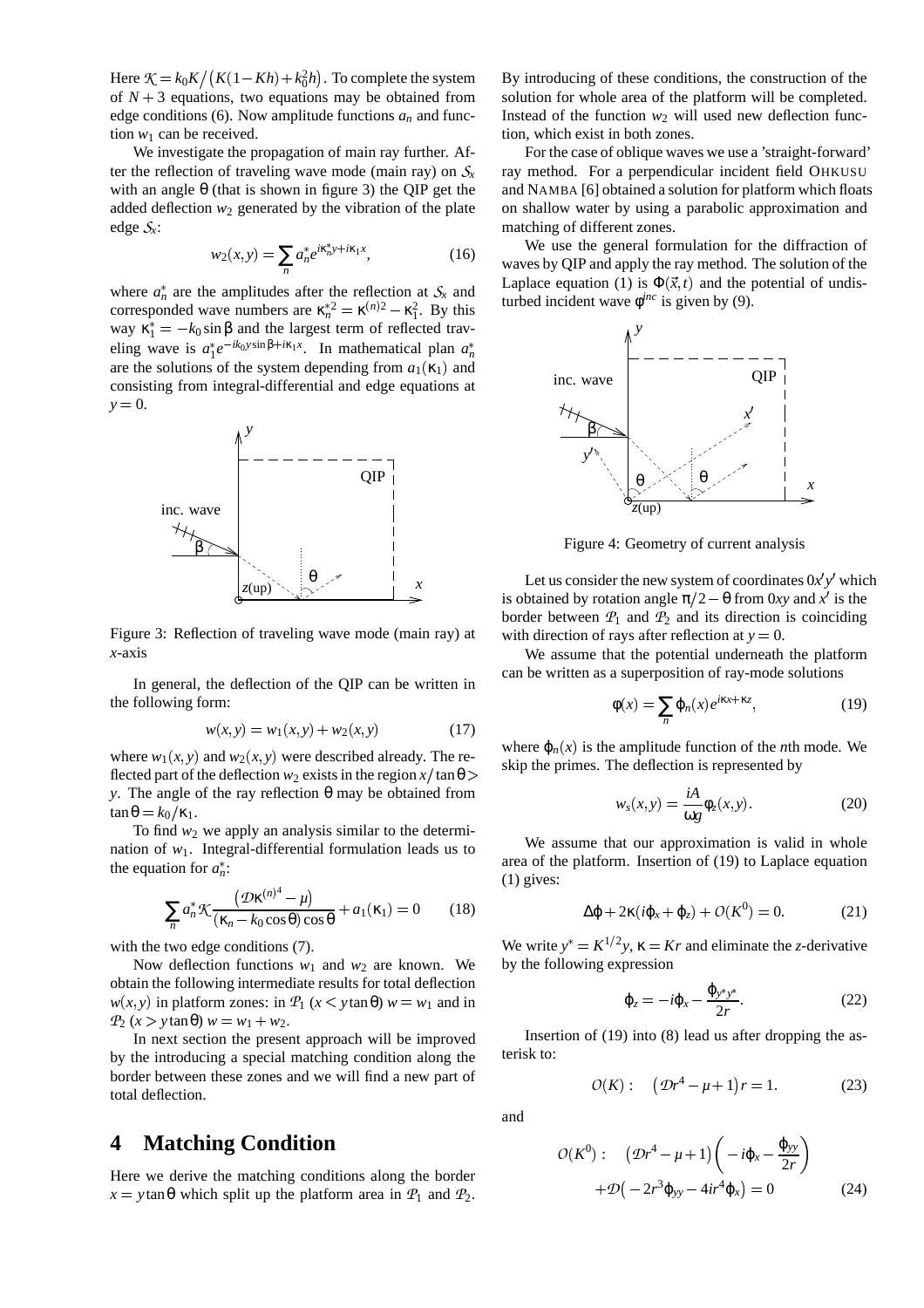(23) is the dispersion relation at  $z = 0$ . Now partial differential equation

$$
2ir\varphi_x + \varphi_{yy} = 0 \tag{25}
$$

have to be considered. Two terms are equal in order of magnitude when  $x = O(1)$  and  $y = O(K^{1/2})$ .

Use of Laplace transform 
$$
\psi(s, y) = \int_{0}^{\infty} \varphi(x, y) e^{-sx} dx
$$
 lead

us to the following equation:

$$
2irs\Psi + \Psi_{yy} = 2ir\varphi(0, y)
$$
 (26)

and we require the initial conditions, see MEI and TUCK [7], which differs with change of sign of *y*:

$$
\varphi(0, y) = A_s, y < 0; \tag{27}
$$

$$
\varphi(0, y) = 0, y > 0.
$$
 (28)

Value of the constant  $A_s$  may be obtained from the second part of our solution by using of the results for *w*2.

From general solution of  $(26)$  we arrive to the equations:

$$
\Psi^{-}(s, y) = \alpha_1(s)e^{\sqrt{2irs}y} + \frac{A_s}{s}, \qquad (29)
$$

$$
\Psi^+(s, y) = \beta_2(s)e^{-\sqrt{2}irsy}.\tag{30}
$$

with special notation of the amplitude function and its transforms:  $\varphi^-$  and  $\psi^-$  in region  $y < 0$  and  $\varphi^+$  and  $\psi^+$  in region *y* > 0. We can determine the constants:  $\alpha_1 = -\beta_2 =$  $-A<sub>s</sub>/2s$ . Applying of Laplace inverse transform and using of transition conditions  $\varphi^+ = \varphi^-$  and  $\varphi^+_y = \varphi^-_y$  at  $y = 0$  lead  $\qquad \qquad$ us to the following formulas for the amplitude function:

$$
\varphi^{-}(x,y) = -\frac{A_s}{\sqrt{\pi}} \left( \int_0^{\infty} e^{-\lambda^2} d\lambda - \int_0^{\frac{y\sqrt{2ir}}{2\sqrt{x}}} e^{-\lambda^2} d\lambda \right) + A_s, (31)
$$
  

$$
\varphi^{+}(x,y) = \frac{A_s}{\sqrt{\pi}} \left( \int_0^{\infty} e^{-\lambda^2} d\lambda - \int_0^{\frac{y\sqrt{2ir}}{2\sqrt{x}}} e^{-\lambda^2} d\lambda \right). \qquad (32)
$$

After the calculations of the integral values of the potential in the platform area and respectively of the deflection  $w_s$ may be determined too.

# **5 Results & Conclusions**

Finally, the total deflection of the quarter-infinite platform is written as the following sum:

$$
w(x, y) = w_1 + w_s \tag{33}
$$

in the whole area of the platform, where the first term is the main part of the solution and the second part represents the solution along the rays by stretching the coordinates.

This approach and analysis of the behavior of VLFP will be developed further. The details and obtained results will be presented and discussed at the Workshop.

Later we will extend the presented approach to the case when incident waves propagate perpendicularly to the platform and to the case when incident waves propagate from  $(-\infty, -\infty)$ . The same analysis we are going to extend to the problem for two other forms of the platform: the strip of semi-infinite length and plate of finite sizes. The latter is a more realistic case and it is the main goal of our study.

#### **References**

- [1] HERMANS A.J. (2001). A Geometrical-Optics Approach for the Deflection of a Floating Flexible Platform. Proceedings of the 16th International Workshop on Water Waves and Floating Bodies, Hiroshima, Japan, pp.53- 56.
- [2] HERMANS A.J. (2003). The Ray Method for the Deflection of a Floating Flexible Platform in Short Waves. Journal of Fluids and Structures, in press.
- [3] ANDRIANOV A.I. and HERMANS A.J. (2002). A VLFP on Infinite, Finite and Shallow Water. Proceedings of the 17th International Workshop on Water Waves and Floating Bodies, Cambridge, England, pp.1-4.
- [4] ANDRIANOV A.I. and HERMANS A.J. (2003). The Influence of Water Depth on the Hydroelastic Response of a Very Large Floating Platform. Marine Structures, in press.
- [5] TAKAGI K. (2001). Parabolic Approximation of the Hydro-Elastic Behavior of a Very Large Floating Structure in Oblique Waves. Proceedings of the 16th International Workshop on Water Waves and Floating Bodies, Hiroshima, Japan, pp.153-156.
- [6] OHKUSU M. and NAMBA Y. (2003). Hydroelastic Analysis of a Large Floating Structure. Journal of Fluids and Structures, in press.
- [7] MEI C.C. and TUCK E.O. (1980). Forward Scattering by Long Thin Bodies. SIAM Journal of Applied Mathematics, vol.39, no.3, pp.178-191.
- [8] STOKER J.J. (1957). Water Waves. Interscience Publishers, New York, 567p.
- [9] WEHAUSEN J.V. and LAITONE E.V. (1960). Surface Waves, Encyclopedia of Physics, vol.9, Springer-Verlag, Berlin, pp.446-814.